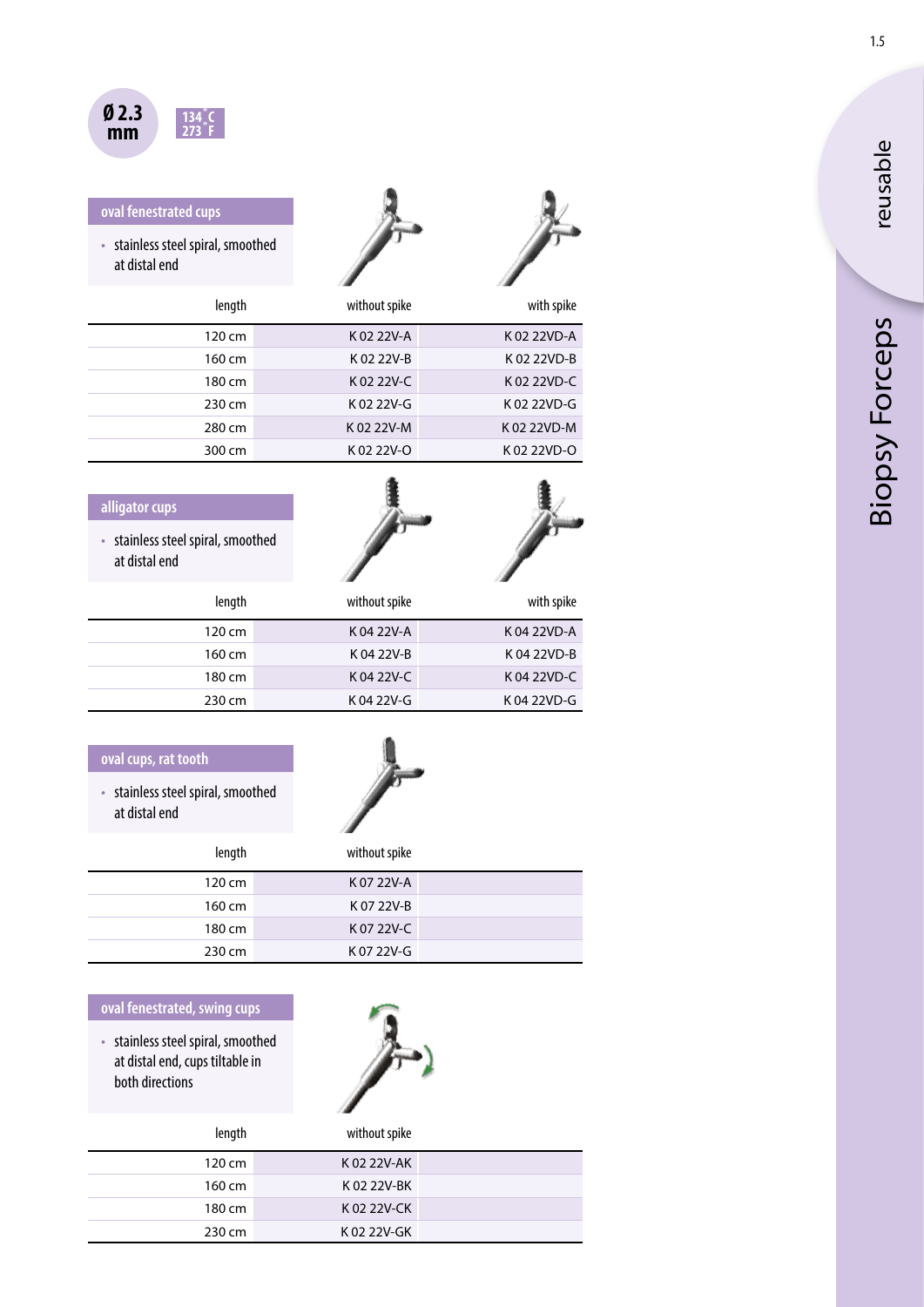

| round fenestrated cups<br>stainless steel spiral, smoothed<br>at distal end |               |             |
|-----------------------------------------------------------------------------|---------------|-------------|
| length                                                                      | without spike | with spike  |
| 160 cm                                                                      | K 01 34V-B    | K 01 34VD-B |

180 cm K 01 34V-C K 01 34VD-C 230 cm K 01 34V-G K 01 34VD-G



| oval fenestrated cups                             |               |             |
|---------------------------------------------------|---------------|-------------|
| stainless steel spiral, smoothed<br>at distal end |               |             |
| length                                            | without spike | with spike  |
| 160 cm                                            | K 02 25V-B    | K02 25VD-B  |
| 180 cm                                            | K02 25V-C     | K 02 25VD-C |
| 230 cm                                            | K02 25V-G     | K02 25VD-G  |



| short oval fenestrated cups                                    |               |              |
|----------------------------------------------------------------|---------------|--------------|
| stainless steel spiral, smoothed<br>$\bullet$<br>at distal end |               |              |
| length                                                         | without spike | with spike   |
| 120 cm                                                         | K02 21V-A     | K02 21VD-A   |
| 160 cm                                                         | K0221V-B      | K02 21VD-B   |
| 180 cm                                                         | K02 21V-C     | K 02 21 VD-C |
| 230 cm                                                         | K02 21V-G     | K02 21VD-G   |

reusable